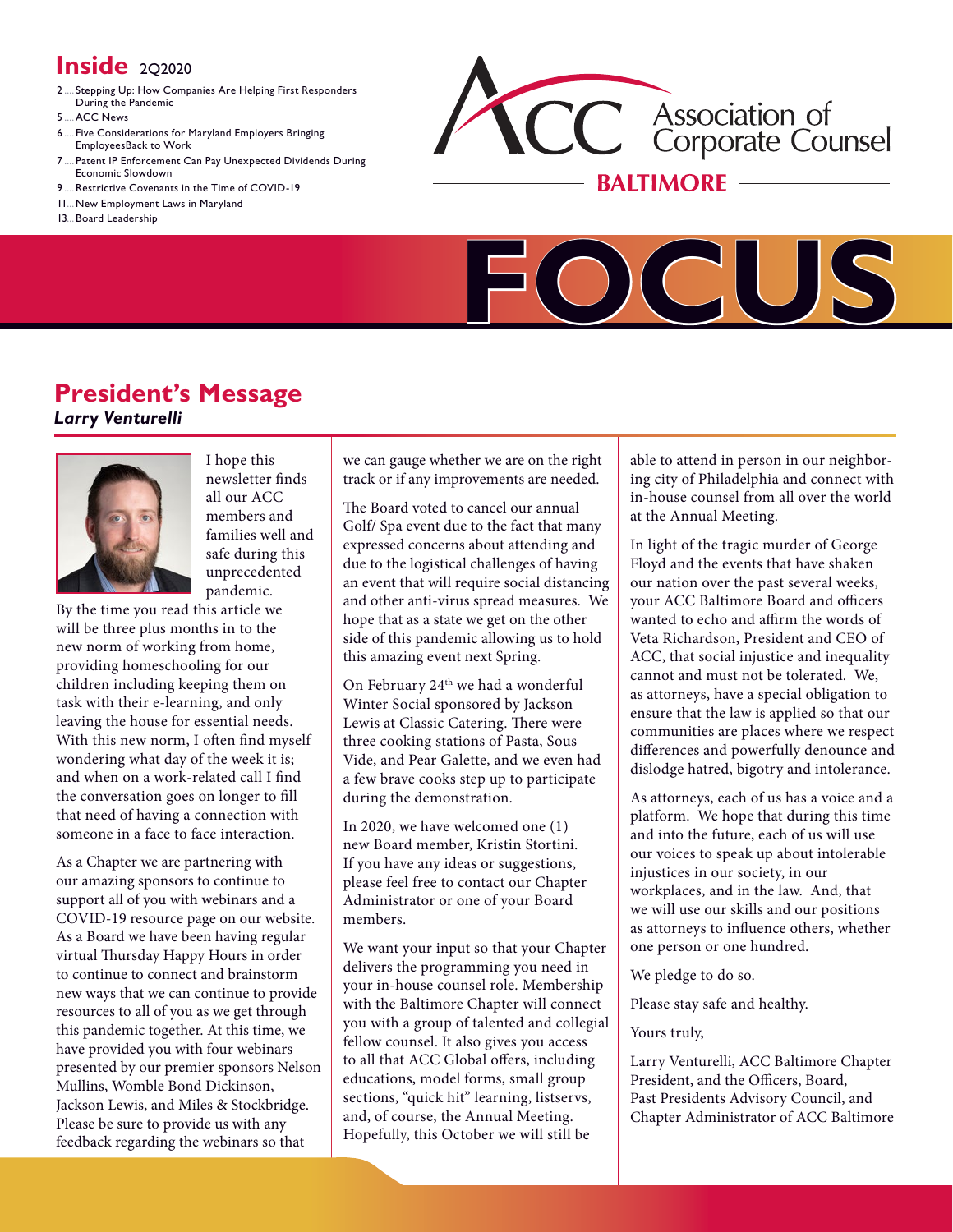# <span id="page-1-1"></span><span id="page-1-0"></span>**Stepping Up: How Companies Are Helping First Responders During the Pandemic**

### *By Karmen Fox*

When COVID-19 spread across the globe, medical workers traveled from afar to help their peers beleaguered by overcrowded and understafed emergency rooms.

Unfortunately, many regions were not prepared for the pandemic and didn't have enough personal protective equipment (PPE) needed to shield essential workers from the contagion. Hospital staff were forced to fashion [masks out of bandanas](https://www.businessinsider.com/cdc-recommends-health-workers-use-bandanas-face-masks-crisis-2020-3) and [wear ski goggles](https://www.npr.org/sections/coronavirus-live-updates/2020/03/24/820788936/nurses-are-facing-coronavirus-without-enough-protective-gear) to stop the spread of the coronavirus.

With inadequate government resources further hampered by delays, dozens of companies stepped up, converting their production facilities to make PPE for frst responders, from jean brands sewing medical masks to brewers making hand sanitizer.

ACC Docket reached out to the in-house counsel of companies that are helping the heroes on the front lines. Below, they share how they repurposed their supplies and skills to help stop the pandemic, and how you can galvanize your company to help too.

## Alpargatas/Havaianas — José Daniello, Chairman of the Board of the Alpargatas Institute and Director of People

What processes did Havaianas use before that made reconverting possible? (i.e., what tools, goods, techniques, etc. has your company traditionally used that made this effort happen?)

Havaianas is one of Alpargatas' brands. As a global company, we set up a crisis committee at the beginning of the coronavirus issue in China. We designed several scenarios and prepared to adapt the operation if needed.

Administrative professionals are working from home all over the world. We shut down brick-and-mortar stores and advised our franchisees to do the same.

We reduced production to safe levels and reinforced the essential product line to avoid any bottlenecks.

Our factories have been adapted to churn out new products: masks, lab coats, and hospital footwear. We made a commitment to produce and donate one million masks. This number may increase if we are able to source more raw material.

We are also donating 250,000 pairs of shoes to the underprivileged and healthcare professionals, the latter will receive a specifc model for hospitals that we started to produce during the pandemic. In addition to footwear, 100,000 families will receive kits with essential products.

#### How are you balancing employee safety while ramping up production of equipment?

Since March 23, we have reduced the number of employees in logistics and production operations, reaching a minimum level and keeping only those who are essential, complying with health safety guidelines and rules. We are maintaining strict safety and social distancing standards in order to comply with the schedules and standards established in each region where we operate.

#### How does Havaianas ensure that it's complying with medical-grade sterilization techniques?

Afer all the adaptations that we promoted in our factories, we had an inspection from Anvisa, the regulatory organization that works with the Brazilian Government Healthy Ministry. They approved all the initiatives and changes in our production.

#### What internal stakeholders need to be involved to approve and implement these decisions?

The strategic committee, which includes the general counsel, is responsible to approve all the decisions.

How can in-house counsel who want to help during the pandemic get their stakeholders on board with implementing these decisions?

We have weekly lives streaming [calls] with all the employees to update the decisions, initiatives, and new processes during the coronavirus crisis.

In order to make it possible for individuals, such as employees and customers, to participate in helping the society, the Alpargatas Institute (IA), the company's social responsibility program, has created a fund. This fund will receive cash donations, which will be carefully recorded, and then converted into kits of essential products (e.g., hygiene products, food, and Havaianas) to be donated.

The kits are R\$15 and for each donated kit, the company will double the number of donations.

## Lucky Brand — Maryn Miller, General Counsel

What processes did Lucky Brand use before that made reconverting possible? (i.e., what tools, goods, techniques, etc. has your company traditionally used that made this effort happen?)

As an apparel brand, it was fairly straight forward to pivot into non-medical cloth masks. Through our collaboration with LA City, we identifed an appropriate pleated mask template, created by Kaiser Permanente and shared on [LAprotects.org.](https://laprotects.org/)

With these tools and an existing apparel vendor base, we were able to identify a domestic vendor that was already sampling the same non-medical masks. Because we were fexible about fabric style choices, it allowed us to [produce our](https://www.luckybrand.com/luckytogether)  f[rst 10,000 masks](https://www.luckybrand.com/luckytogether) within one and a half weeks. Since it was domestic production, we could deliver to our distribution center within four days.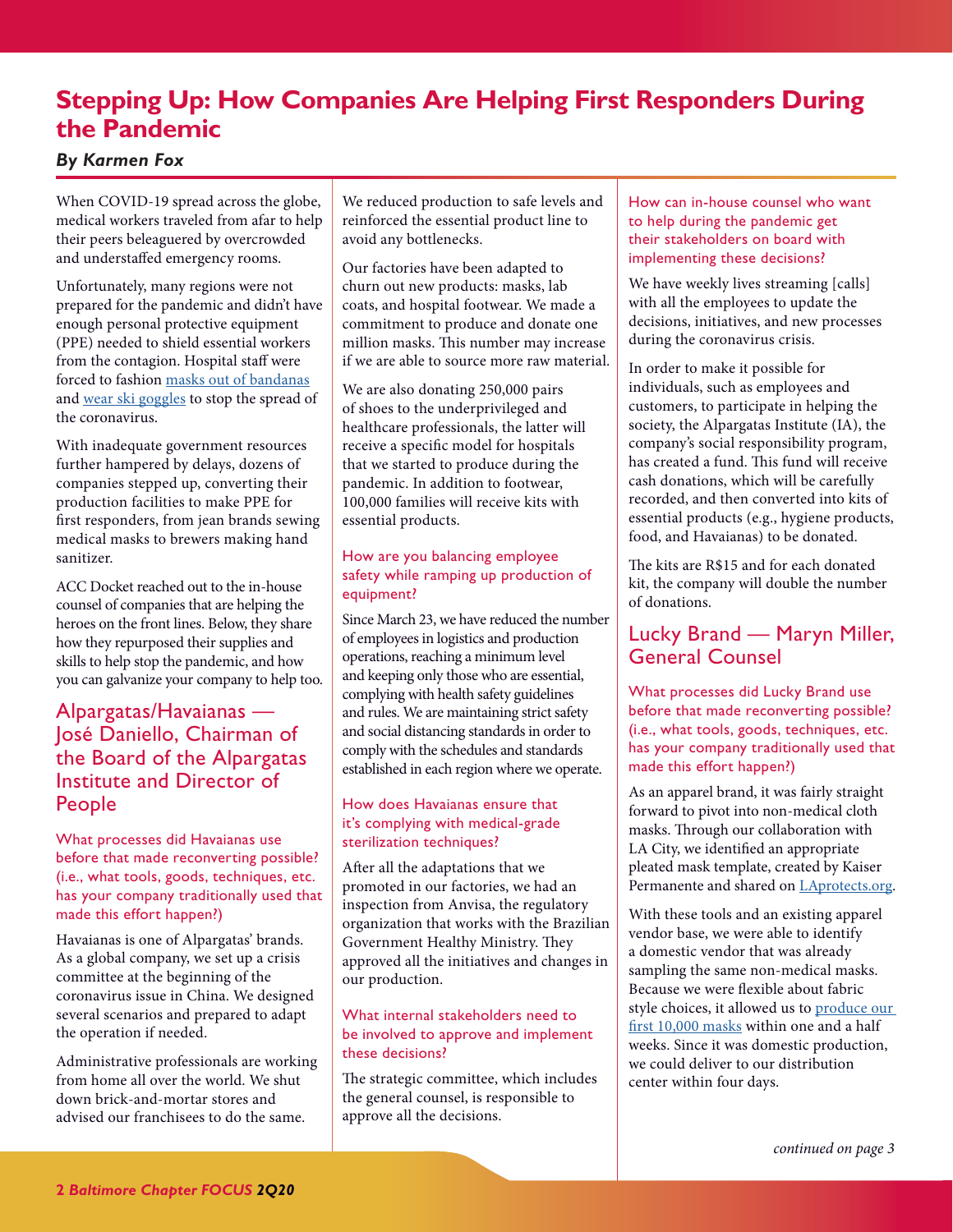<span id="page-2-0"></span>We have also partnered with other brands in The Open Innovation Coalition, led by Rothy's and including Fabletics, Marine Layer, Outerknown, and Thirdlove, among others. The purpose of the coalition is to gather others within our industry to information and resource share to factories currently producing protective equipment. The coalition has routed fabric and other supplies to [Suay Sew Shop,](https://suayla.com/) who are making a mask for medical and essential workers when there is a lack of N95s.

#### How are you balancing employee safety while ramping up production of equipment?

All of our corporate employees are working from home and have been sent cloth masks for their protection.

Our third-party distribution centers remain open and Lucky has given them the same masks to protect themselves at work. These distribution centers have also instituted social distancing measures on the floor for employee protection.

All of our stores are closed to the public, but 50 of approximately 200 are fulflling online orders. While these store associates are working alone in store, they have also been given cloth masks to protect themselves going to and from stores.

In addition to sending all employees cloth masks, our human resources department has widely communicated information on social distancing measures and how to protect oneself.

The factory that produces our masks for sale is a contractor. All their employees have their temperature checked when they enter the building. They are aware of symptoms to look out for, are spaced properly to ensure social distancing, and wear masks and gloves at work.

#### What internal stakeholders need to be involved to approve and implement these decisions?

We have a crisis management team made up of the following positions:

- Chief financial officer and chief administrative officer
- **•** VP Human Resources Corporate and feld
- **•** Director, Loss Prevention and Corporate Security
- **•** Director, OMNI operations and communications
- **•** Director, facilities
- **•** General counsel
- Chief technology officer
- **•** Corp communications, HR program administrator
- **•** CEO

How can in-house counsel who want to help during the pandemic get their stakeholders on board with implementing these decisions?

Stakeholders have been fully supportive of these decisions and are fully invested in eforts to help our community during this crisis, especially where the stakeholders see that the teams have thought through the legal, operational, and logistical considerations upfront.

#### How can the public support Lucky Brand's efforts?

Charitable donations are always a personal choice in both amount and recipient. At Lucky, we have ofered our customers a few options to make an impact. They can purchase a five pack of masks and donate a five pack to our community partners and other benefciaries recommend by the Los Angeles mayor's office.

Our [#LuckyTogether page](https://www.luckybrand.com/luckytogether) has information about how to donate directly to Suay Sew Shop, who are making masks for front line workers. This same page includes the donation pages of Lucky's community partners who service the unhoused in Los Angeles. Customers are welcome to choose how they want to participate and with who.

## AB InBev — Cybelle Buyck, VP of Legal and Corporate **Affairs**

#### How is AB InBev helping the medical community during the pandemic?

We are a global company but strongly rooted in the local communities where we brew our beers, which is why we acted quickly to support medical eforts in these communities.

As [medical] supplies shorten in the fght against COVID-19, our breweries are producing much-needed disinfectant alcohol and over one million bottles of hand sanitizer gel to distribute for free to hospitals and frontline workers in some of the most impacted areas.

We use the residual alcohol from the brewing process and work with excellent partners who complement our production capacity and determination to help with their expertise in making biocide products.

Additionally, in Belgium and the Netherlands, we are donating billboard space to support public health campaigns by FIFA and the World Health Organization (WHO), as well as the Dutch government.

We are also helping the medical community by donating water and non-alcoholic beers to hospitals and medical workers to support their work and show our appreciation. In some parts of the world, we are working with local authorities to build modular hospitals.

#### What processes did AB InBev use before that made reconverting possible? (i.e., what tools, goods, techniques, etc. has your company traditionally used that made this effort happen?)

We pride ourselves on being an agile company, able to act and react quickly. In order to produce disinfectant alcohol and hand sanitizers, we used our residual alcohol left over from de-alcoholising our non-alcoholic beers.

In addition, we reoriented multiple departments, such as procurement teams to purchase the packaging, our marketing team to develop the labels, our transport team to help with logistics, and our legal and corporate afairs teams to fnd the right places to distribute and cooperate with the governments' crisis coordination centers and hospitals.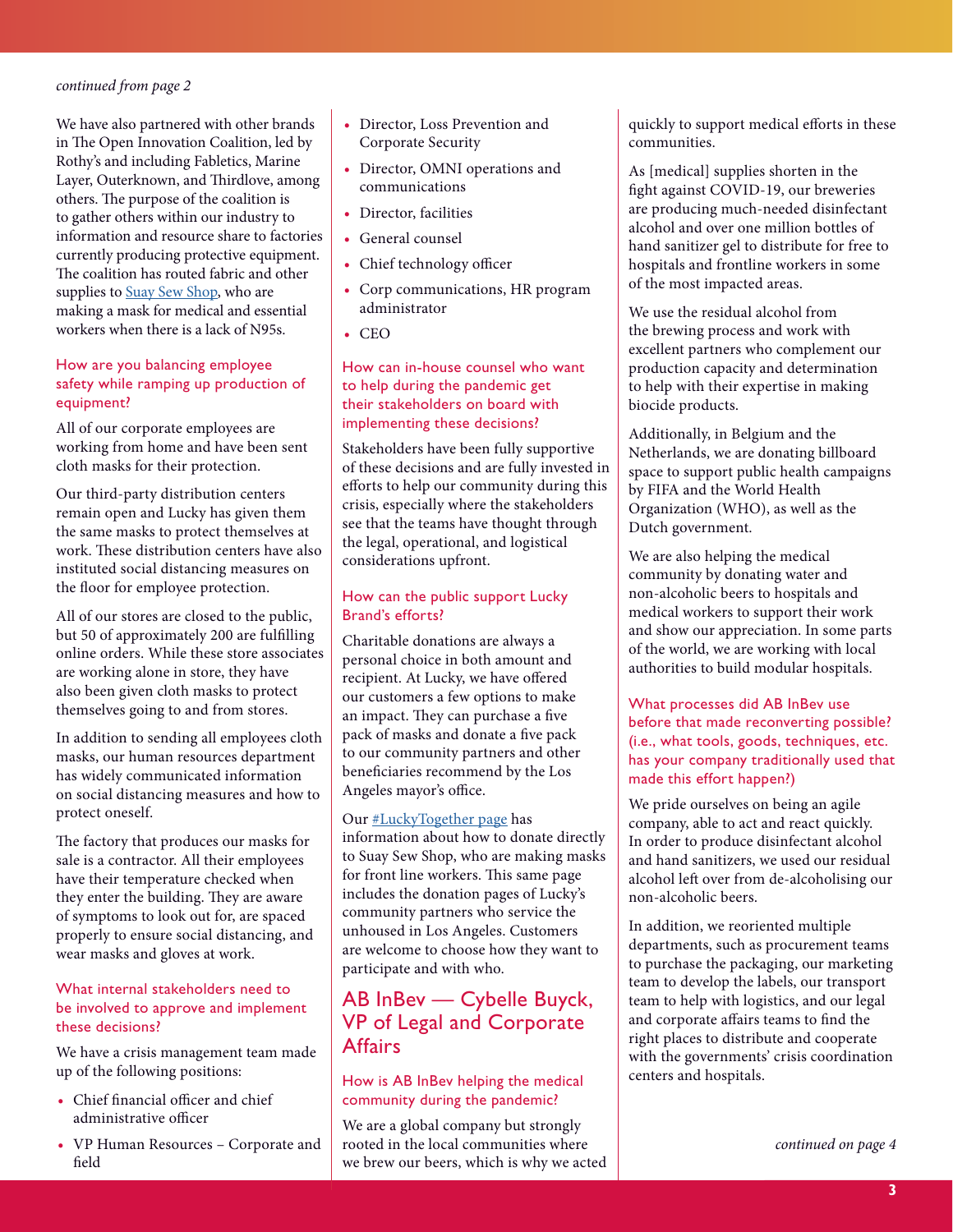#### <span id="page-3-0"></span>How are you balancing employee safety while ramping up production of equipment?

The health and safety of our people is our highest priority and we won't take any shortcuts in this area.

We have implemented a signifcant number of measures across our organization to ensure our colleagues have the support and resources that they need to stay safe and healthy. For instance, we proactively introduced enhanced cleaning cycles, social distancing measures, and entry-checks in many countries before they were mandated by the governments to safeguard our people.

Where we do produce hand sanitizer locally (e.g., in Germany or our small test brewery in Leuven, Belgium), in all circumstances, we ensure the strictest safety guidelines.

#### How does AB InBev ensure that it's complying with medical-grade sterilization techniques?

When we started the process to produce biocide products to help our communities, it was outside our comfort zone. We are brewers, not biocide producers. We started looking for experienced, fast-moving, and innovative partners who were familiar with the biocide regulatory framework.

Together with our partners, we were able to follow and adhere to the regulatory framework and in addition we received assistance from local governments and industry associations. Many governments made emergency exceptions in regards to obtaining biocide licenses and the European Union decided to release product standards free of charge, which has been a tremendous help.

#### How is AB InBev helping the public at large during this pandemic?

In addition to helping the public health sector, we are supporting our partners in the hospitality sector. As restaurants, bars, pubs, and clubs in many European countries have closed their doors, as

part of government efforts to contain the spread of COVID-19, we've acted quickly to support the hospitality sector.

In addition to ofering deferred rent payments, free tap cleaning services, and keg restocks, our team has developed a series of online voucher platforms in Belgium, the United Kingdom, Italy and France, which allow individuals to pre-pay for beers in their favorite bar to redeem once reopened.

We've also pledged to match each donation, so pubs and bars get double the immediate cash injection. So far, almost 500,000 beers have been "prepaid."

In addition, we have also supported our local communities through donating laptops to support distance learning for children and young students.

#### What internal stakeholders need to be involved to approve and implement these decisions?

Helping to combat the efects of COVID-19 for our colleagues, customers, and communities has been a companywide efort. All teams are involved and needed to implement decisions, ranging from our brewery teams to marketing, procurement, legal and corporate afairs, IT, and logistics colleagues.

We have an ongoing dialogue with our global senior leadership team but also operate as a European team to decide how best to support the communities we live and work in.

#### How can in-house counsel who want to help during the pandemic get their stakeholders on board with implementing these decisions?

In-house counsel have to radically prioritize time and resource to deliver workable solutions for rapid – and compliant — deployment of critical community support measures. Achieving that for each initiative means focusing on its specifc legal challenges (e.g., permits for hand sanitizer) and covering compliance triggers.

At the same time, in-house counsel need to keep all stakeholders on the right path, even in tumultuous times, through a consistent drumbeat of reminders on data protection, antitrust, anti-corruption, anti-fraud, and other compliance requirements.

Once it's clear that in-house counsel are on top of initiatives and retaining broader compliance control even in a crisis, stakeholders are confdent to back novel measures to the fullest.

## Operation BBQ Relief — David Rosen, General Counsel

Operation BBQ Relief has been helping communities affected by disasters across the United States since 2011. How does your team determine which areas to help?

Since 2011, Operation BBQ Relief has provided meals to those in need and to support frst responders, military personnel, and veterans. As a 501(c) (3), our charitable mission is to provide comfort to those in need by connecting, inspiring, serving, and educating in communities far and wide. Whether it is in response to a natural disaster, or as is this case now, a pandemic, we are doing our best to respond and make a positive impact in as many communities as possible.

Through our new program, Operation Restaurant Relief, we empower a local restaurant to reopen and rehire formerly laid off employees while providing 2,500 free meals per day to their community. The Operation BBQ Relief programs department developed this program and implemented it within a few weeks, and the results thus far have been very successful.

What we need most of all is funding to activate in new areas. We rely heavily on our corporate sponsors and donors. Our COVID-19 deployments started in our hometown of Kansas City, and expanded to a Kansas City restaurant, South Carolina restaurant, then via the sponsorship of Dignity Health, we activated a restaurant in Bakersfeld, CA.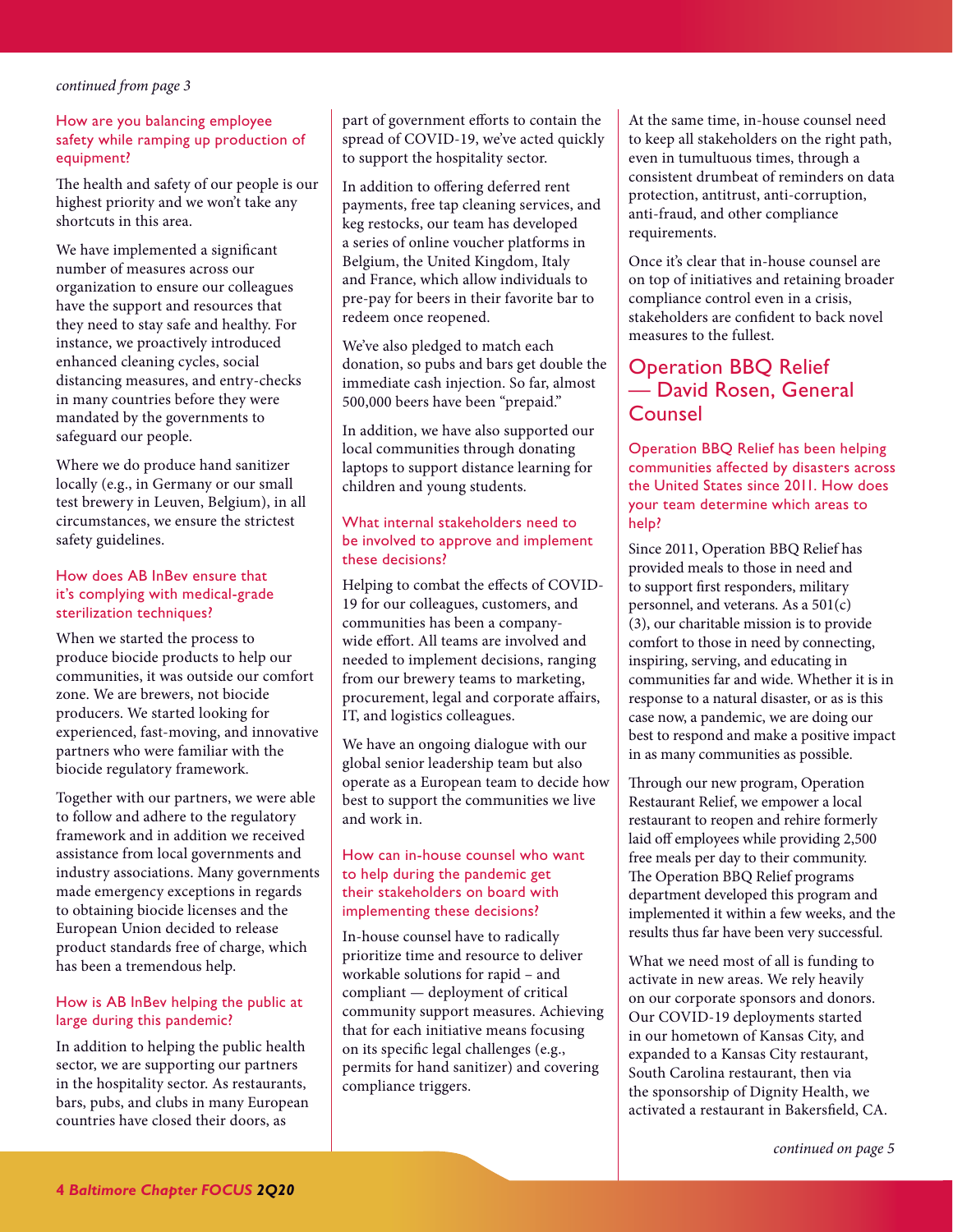<span id="page-4-1"></span>The Pennsylvania Department of Health Services contracted us to feed 180,000 meals per week in conjunction with The Salvation Army. We understand the need at this time is far and wide, and we are trying our best to help in as many places as possible. We hope to work with corporations ready to deploy our resources in their local community to feed those in need and get seven to 10 employees working again at each restaurant.

#### How is Operation BBQ Relief helping medical, first responders, or other essential workers during the coronavirus pandemic?

They have been one of Operation BBQ Relief's targeted beneficiary groups. Our restaurant contractors have been delivering meals to their facilities.

#### How has Operation BBQ Relief helped other community members during this pandemic?

Operation BBQ Relief understands the comfort a hot meal brings to both the body and soul. Through Operation Restaurant Relief, we are providing that comfort to those in need, frst responders, and other front-liners. The added benefit

#### is the reemployment of previously laid of employees at our restaurant contractors.

#### How is Operation BBQ Relief ensuring the safety and health of its chefs and volunteers during the pandemic?

Operation BBQ Relief is committed to following all US federal, state, and Center for Disease Control (CDC) guidelines, with relation to all laws, rules, and regulations. During this crisis, we have continuously updated our standard operating procedures and policies to refect the changing guidelines.

We have implemented many new operational protocols governing mask usage, gloves, mandatory glove changes, sanitization of all hard surfaces every 30 minutes, checking the temperature of incoming people and then again randomly throughout the day, and many other [rules].

#### What internal stakeholders need to be involved to approve and implement these decisions?

The Operation BBQ Relief programs department evaluates potential deployment sites and then the CEO with input from the management team makes the fnal determination.

#### How can in-house counsel who want to help during the pandemic get their stakeholders on board with implementing these decisions?

Operation BBQ Relief is actively looking for corporate partners and donors that want to make a positive impact in their local communities. Please share this information with decision makers within your corporate foundation, corporate social responsibility department, marketing department, and the executives.

#### How can the public support Operation BBQ Relief efforts (aka deployments)?

Please visit [www.obr.org](https://operationbbqrelief.org/) to get involved and become a registered volunteer or make a donation.

For more advice on the coronavirus pandemic, visit our [Coronavirus](https://www.acc.com/covid-resources)  [Response Resource Page](https://www.acc.com/covid-resources).

#### **Author:**

Karmen Fox is the web content editor of *ACC Docket*.

# <span id="page-4-0"></span>**ACC News**

#### **2020 ACC Annual Meeting: It. Is. Happening.**

Mark your calendars for October 13-16. For the frst time, ACC Annual Meeting will be taking place in-person in Philadelphia, as well as virtually. Reserve your spot today at [acc.com/](http://acc.com/annualmeeting) [annualmeeting](http://acc.com/annualmeeting).

### **In-house Counsel Certified (ICC) Designation**

#### The [ACC In-house Counsel Certi](https://www.acc.com/certification/)fication

[Program,](https://www.acc.com/certification/) helps in-house counsel become profcient in the essential skills identifed as critical to an in-house legal career. The program includes live instruction, hands-on experience, and a final assessment. Those who successfully complete the program will earn the elite ICC credential. Your law department and your employer will beneft from having a lawyer that returns with global

best practices in providing efective and efficient legal counsel. Attend one of these upcoming programs:

- **• Melbourne, Australia (Virtual)**, August 10-14
- **• Alexandria, VA**, November 16-19

#### **Drive Success with Business Education for In-house Counsel**

To become a trusted advisor for business executives, it's imperative for in-house counsel to understand the business operations of your company. Attend business education courses ofered by ACC and the Boston University Questrom School of Business to learn critical business disciplines and earn valuable CLE credits:

**•** September 22-24, and November 17-19

Learn more and register at **acc.com/BU**.

### **Are you prepared to comply with new state privacy laws?**

Rapidly growing data privacy regulations from California to New York make you accountable for all third-party service providers that access, process, or store your company's personal data. Visit [www.](http://www.mmsend2.com/link.cfm?r=1iyzPjIMykfLXjVFMzf58Q~~&pe=WNA59His89bdH3rVAvSbUO--oB4Bo75NCxpDemZJ5fPu0Eth5yORS0f9izVs-YOY9XX6fcaU4Fh3bNrOJPuwSQ~~&t=vNLLNsXJLOSJvE2Ksh1_4w~~) [acc.com/VRS](http://www.mmsend2.com/link.cfm?r=1iyzPjIMykfLXjVFMzf58Q~~&pe=WNA59His89bdH3rVAvSbUO--oB4Bo75NCxpDemZJ5fPu0Eth5yORS0f9izVs-YOY9XX6fcaU4Fh3bNrOJPuwSQ~~&t=vNLLNsXJLOSJvE2Ksh1_4w~~) for more information.

#### **New ACC Report Shows the Value of Legal Operations**

One of the most comprehensive reports of its kind, the [2020 ACC Legal Operations](http://acc.com/maturity-benchmarking2020)  [Maturity Benchmarking Report](http://acc.com/maturity-benchmarking2020), created in partnership with Wolters Kluwer Legal & Regulatory, analyzes data for 316 legal departments of all sizes, across 29 countries, and 24 industries. Quickly assess how your department rates and develop a roadmap to improve critical functions. Download this complimentary [report now.](https://www.acc.com/sites/default/files/2020-04/ACCLegalOps_Report20_FINAL.pdf?acc_source=Downloads&acc_campaign=LOMaturityReport&)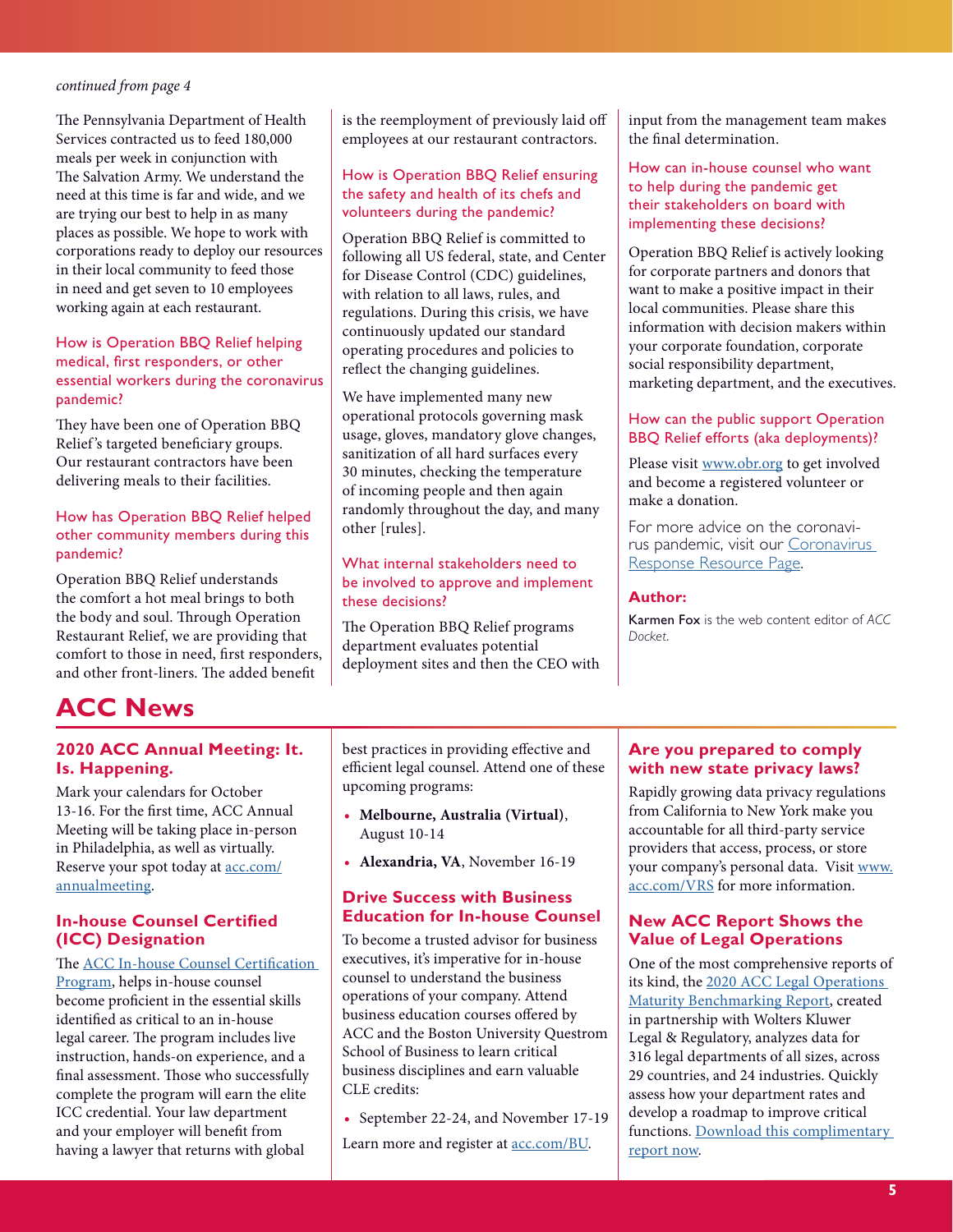# <span id="page-5-1"></span><span id="page-5-0"></span>**Five Considerations for Maryland Employers Bringing Employees Back to Work**

## *By Kathleen A. McGinley and Judah L. Rosenblatt (Jackson Lewis PC)*

Once authorized by state and local governments, reopening physical workplaces amid the new COVID-19 landscape is a multi-layered endeavor. In addition to following new and existing COVID-19-related government directives, there are practical considerations employers must make before reversing furloughs and revisiting other employment decisions made during Maryland's declared state of emergency. Below are fve common questions facing employers.

#### *1. Does a furloughed employee return with a paid leave balance?*

It depends on the employment action and the type of paid leave (vacation, sick leave or paid time of).

Furloughed employees who were temporarily laid-off during a company slowdown or shutdown and who were able to use accrued paid time off while furloughed may have exhausted their leave balance and will return without a balance or with a lesser balance depending on the length of the furlough.

If employees were not able to use leave while laid-of, whether furloughed employees will return with a balance depends on the details of the company's policy. For example, perhaps unused, accrued paid time off is usually paid at termination, per policy. The furlough that occurred may not have been considered a termination by the company because the employees remained employed and were classifed as inactive. As a result, accrued, unused paid time of, otherwise payable at termination, may not have been paid at the time of furlough. In this circumstance, returning employees should have their paid time off balance restored. It may be the case, however, that some furloughed employees have not returned to work because of a continued slowdown of business. In that case, if the employer discharges the furloughed employee, the employee should be paid for any accrued, unused paid time of, pursuant to any eligibility requirements under the employer's policy, at the time of discharge.

Regarding sick leave, employees who did not exhaust their sick leave balances or who were not paid out for their unused balances at furlough or discharge, must have their sick leave balances (or equivalent paid time off balances) restored if rehired within 37 weeks and their Montgomery County sick leave balances (or equivalent paid time off balances) restored if rehired within nine months (unless the employee voluntarily left employment without good cause, as defned by the Montgomery County code).

Additionally, many employers may have implemented temporary leave policies during the shutdown. Whether these policies apply to returning employees depends on the terms of the policy.

#### *2. Are returning employees eligible for paid leave under Families First Coronavirus Response Act leave?*

The federal Families First Coronavirus Response Act (FFCRA) runs through the end of 2020 and contains two paid leave entitlements: (1) the Emergency Paid Sick Leave Act (EPSLA), which entitles eligible employees to take up to 80 hours of paid leave for certain COVID-19 related reasons; and (2) the Emergency Family and Medical Leave Act (EFMLA), which entitles eligible employees to take up to 12 weeks of unpaid and paid leave for child care purposes related to COVID-19.

If an otherwise qualifed employee is recalled or rehired before December 31, 2020, the employee will immediately become eligible for EPSLA leave regardless of how long they have worked for their employer. However, with regard to EFMLA leave, an otherwise qualifed employee who was laid off or otherwise terminated on or after March 1, 2020 and is rehired on or before December 31, 2020 will only become eligible for EFMLA leave if the employee had previously been on the employer's payroll for at least 30 of

the 60 calendar days prior to the layoff or termination date.

#### *3. Are temperature checks permitted at work?*

The federal government's Guidelines for Opening up America Again encourage employers to develop and implement appropriate temperature check policies, in accordance with applicable law.

The Equal Employment Opportunity Commission (EEOC) has confrmed that measuring employees' body temperatures and testing employees for COVID-19 before allowing them to enter the workplace is permissible because, currently, an individual with the virus will pose a direct threat to the health of other employees at the workplace. Similarly, COVID-19 symptom screening questionnaires for employees, if the questions are consistent with public health authority and reputable medical sources, are also currently permissible, per EEOC guidance.

While Maryland has not officially opined on the subject, several other states, such as Delaware, Pennsylvania, and Ohio, have implemented orders or issued guidance urging or requiring that temperature checks be implemented before employees of certain employers are permitted to report to work. If an employer does implement temperature checks, the screening should be implemented consistently, and all information learned and recorded should be treated as confdential medical information under the American with Disabilities Act and applicable state and local laws.

Also, it's important to remember that screening employees' temperatures will not completely mitigate the risk of contagion, as some people with COVID-19 do not have a fever and may be contagious without experiencing any symptoms. Therefore, a combination of various permissible pre-entry screenings may be necessary to mitigate risk to employees.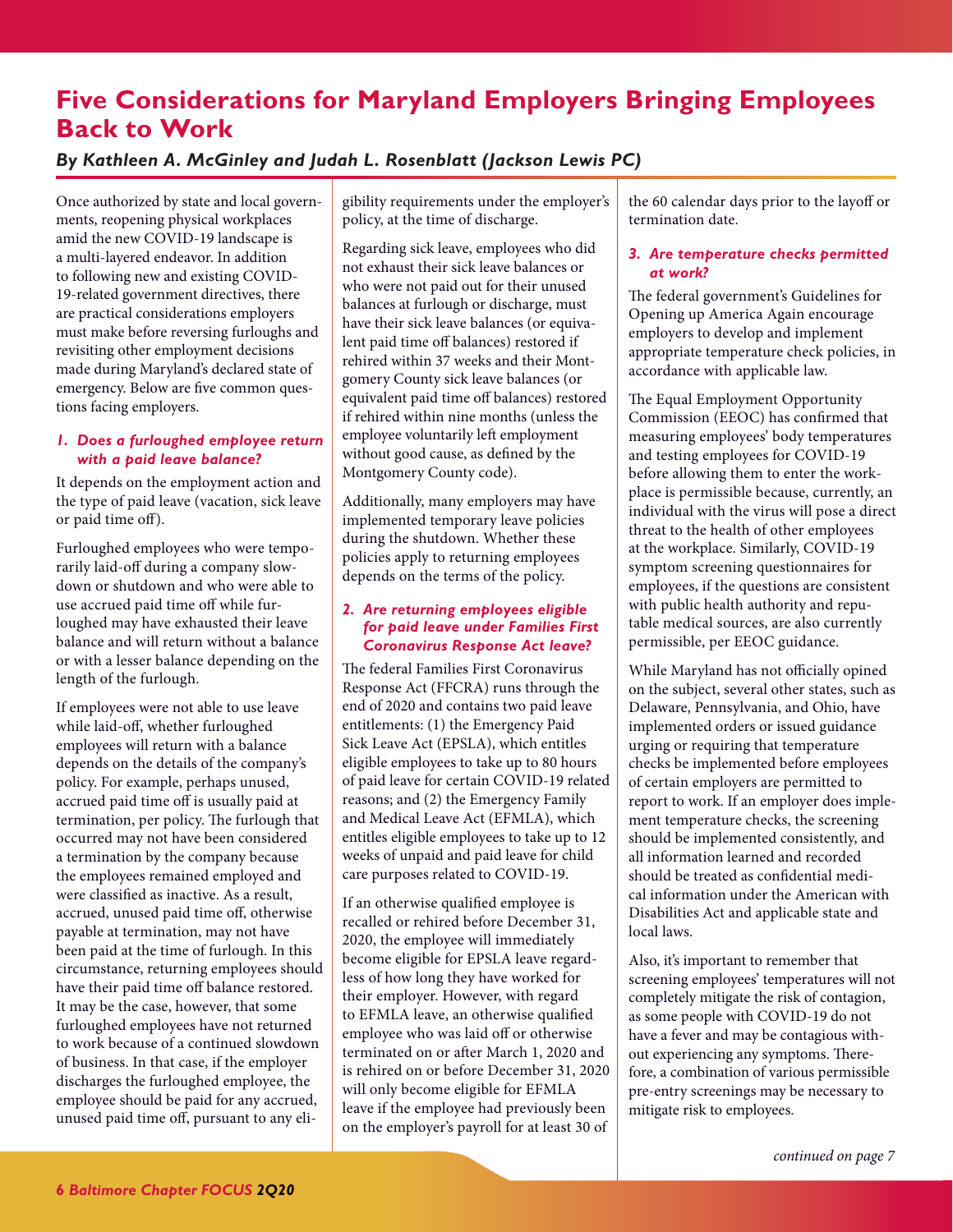#### <span id="page-6-1"></span>*4. Once employees are allowed to return to work, must employers allow employees to continue working from home?*

Whether to continue to allow employees to work at home will depend on a number of factors, including government directives and individual employee circumstances.

The Maryland Strong: Roadmap to Recovery, which details the Governor's plan for easing business and social restrictions imposed during the mitigation phase of the state government's response to the COVID-19 pandemic, encourages employers to extend teleworking arrangements through each of the progressive stages of reopening the state's economy to support social distancing, which will be a continued practice in the state for the foreseeable future. Additionally, the Governor's plan further encourages employers to adopt fexible leave policies to encourage workers to stay home when sick or when exposed to COVID-19.

The federal government's Guidelines for Opening up America Again also instructs employers to continue to encourage telework whenever possible and feasible, and to strongly consider special accommodations for employees who are "vulnerable." "Vulnerable individuals" are defned as "elderly individuals" and individuals with certain serious underlying health conditions, such as high blood pressure, chronic lung disease, diabetes, obesity, asthma and compromised immune systems.

Further, in its Pandemic Preparedness in the Workplace and the Americans with Disabilities Act guidance, the EEOC opines that employers can encourage all employees to telework as an efective infection-control strategy. Further, employees with disabilities that put them at a high risk for complications of pandemic infuenza may request telework as a reasonable accommodation, which should be considered by an employer as is any other reasonable accommodation.

#### *5. What is the process for reversing pay decisions made during the shutdown?*

During the recent business slowdown, many employers reduced employee wages and may have reclassifed exempt employees as non-exempt employees due to those reduced wages, reduced hours and/or changed duties. Unwinding these actions is not administratively burdensome. Unlike pay decreases, which require one pay period advance notice in Maryland, there is no requirement to provide advance notice when increasing wages. Employees should still be notifed of their new wage and also of a new wage classifcation.

Additionally, before reclassifying employees back to their exempt status, employers should consider whether the afected employee was appropriately classifed as

exempt before the slowdown, under the Fair Labor Standards Act and Maryland law. Similarly, employers should consider whether reclassifcation is warranted if the employee has assumed new duties following the slowdown.

4813-2418-5530, v. 1



Kathleen A. McGinley



Judah L. Rosenblatt

# <span id="page-6-0"></span>**Patent IP Enforcement Can Pay Unexpected Dividends During Economic Slowdown**  *By Barry Herman & Jeffrey Whittle, Womble Bond Dickinson (US) LL[P](https://shawe.com/attorneys/elizabeth-torphy-donzella/)*

During these difficult times, companies naturally focus on ways to enhance the value of their assets while reducing costs. So how does this impact the IP portfolio management and litigation arena? Conventional wisdom tells us that as companies look to reduce costs, they have a tendency to be less likely to engage in potentially expensive litigation.

But this train of thought may not hold true in the area of patent litigation. In fact, a 2015 University of San Diego study<sup>1</sup> found that even as companies seek to reduce expenses during an economic downturn, intellectual property (IP) departments also can tap into overlooked IP resources to generate value. The report's authors write that while some in-house legal departments may look to reduce litigation volumes during economic downturns, "a decline in profts spurs frms to extract

greater revenue from dormant assets by litigating more aggressively against perceived infringers." Diligently asserting patents against infringers can be a strategic way to drive value and improve a company's market position, particularly if a business may not be in position to invest in growth. This also holds true for situations where companies have yet to move forward with potential new product development and launches.

"Because the relative internal rate of return on investing in patent litigation rises during downturns, it becomes a more attractive business strategy relative to other investment opportunities," authors Alan Marco (US Patent and Trademark Office), Shawn Miller (Stanford Law School) and Ted Sichelman (University of San Diego School of Law) wrote.

### **Enforcing Patent Rights in an Economic Downturn**

A 2009 BTI Consulting survey found that corporate legal departments planned to reduce spending on IP litigation during that period's economic downturn. In fact, the projected 7.7 percent decline in IP litigation spending was the largest in any single category.

However, that did not necessarily correlate to a decline in IP litigation activity. Instead, corporate legal departments merely intended to spend less per lawsuit. In-house legal departments are not looking to downsize – they are looking for the maximum return on their legal spend, working with frms that give them the biggest per-dollar impact.

*[continued on page 8](#page-7-0)*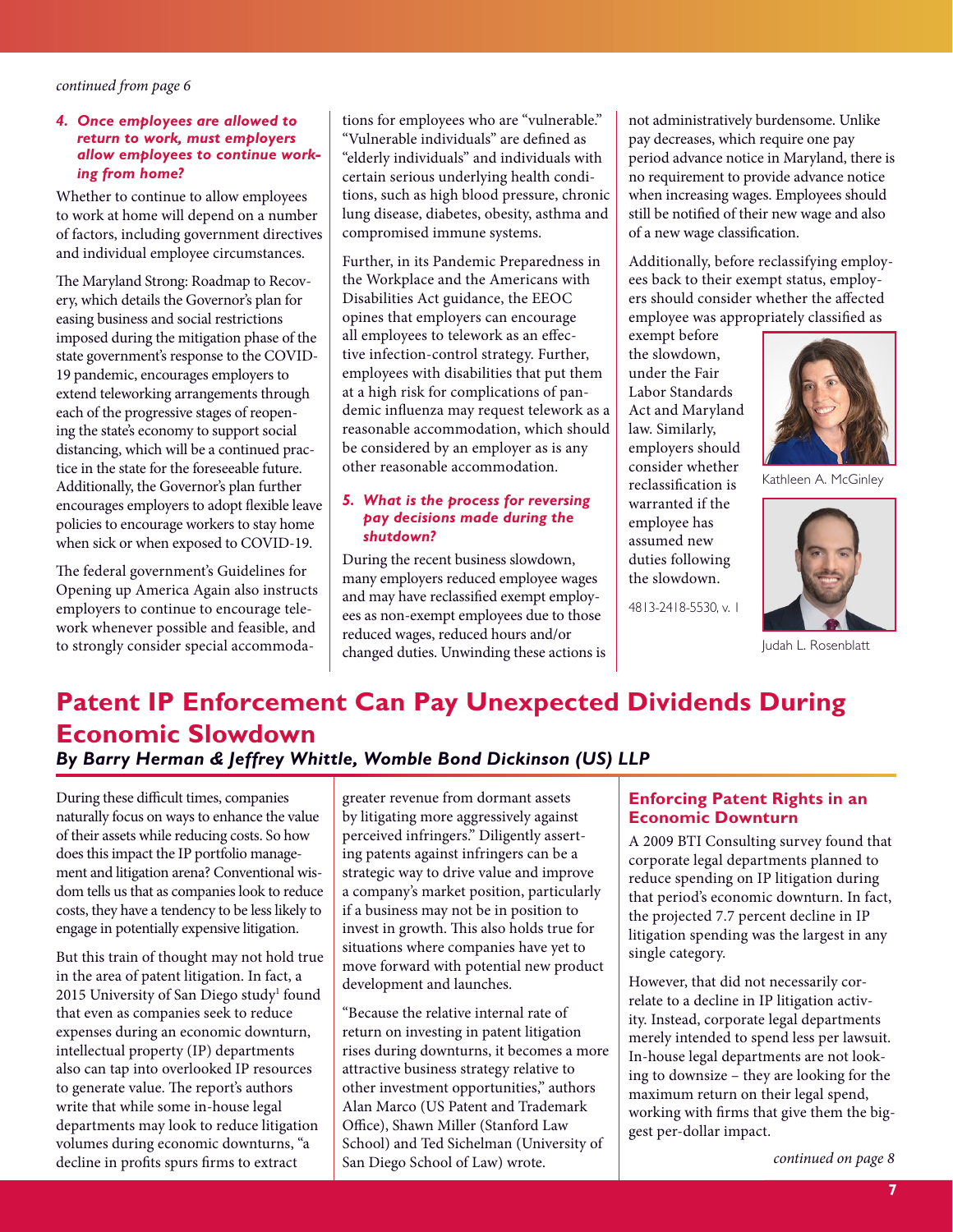<span id="page-7-0"></span>This means that outside counsel with a real value proposition, that can work within the parameters of a client's fnancial reality, may have a competitive advantage over traditional (i.e. infexible) law frms during an economic downturn. "Patent litigation rates tend to increase in economic downturns characterized mostly by declines in investment and other measures of productivity, provided that credit remains freely available," the report's authors write.

#### **IP Audits: Knowing is (More than) Half the Battle**

The first step in capitalizing on a robust patent portfolio is knowing exactly what assets your company has. During this uncertain period caused by the coronavirus pandemic, companies should consider conducting a thorough internal audit to identify and evaluate the patent assets in their portfolio.

For example, Nortel Networks fled for bankruptcy in 2011, following the aforementioned economic downturn, unaware of the vast value of the company's lucrative patent portfolio. This knowledge gap caused a signifcant failure on the part of the company's board and proved to be a sizable loss for Nortel's shareholders but a tremendous win for its creditors. A portfolio of 6,000-plus Nortel patents sold for a whopping \$4.5 billion.<sup>2</sup> On the flip side, Microsoft has reaped billions of dollars<sup>3</sup> from its successful management and enforcement of its patents related to sofware used on the Android platform.

Savvy in-house counsel understands that successfully managing patent and other IP assets can boost their professional reputations, as well as their employers' economic well-being. Companies that best leverage their intellectual properties can make the case to board members and shareholders that their confdence is merited.

Acquiring patent portfolios from struggling companies can provide tremendous value, not only as a potential revenue generator, but as a signal to competitors that they should be wary of launching a patent attack. Competitors will think twice before suing if the likely result comes with the risk of a counter-attack that puts its own

products in harm's way. One strategy that a company struggling during an economic downturn can employ entails seeking to license existing but underutilized patents to others. The licensee receives the benefit of these patent rights, while the licensing company earns income from commercializing products protected by the patents.

This is a particularly attractive option when the licensee is not a direct competitor or if the licensees operate in diferent markets than the licensor. In addition, IP assets can be sold to others or used as collateral to help secure loans or other funding.

But in order to leverage underutilized patents, a legal department frst must know what it has in hand—and that requires an IP audit. An IP audit serves two essential functions: (1) it identifes any underutilized intellectual property within a company's portfolio; and (2) it reveals any potential risks and gaps within that portfolio, giving the owner an opportunity to address those issues before litigation is necessary. A thorough IP audit also should identify the IP assets with specifcity, the lifespan of the IP assets, and their potential value to the company.

#### **The Value of a Value Proposition**

The bottom line is that even in tough times, boards of directors and company executives should take the time to manage and defend their IP portfolios. But they should do so by partnering with a law frm that works closely with management in the most strategic and efective manner possible. The following are a few considerations to keep in mind:

• Risk avoidance is the best defense. The most cost-efective strategy in protecting IP assets is to make sure those assets are secured before infringement claims arise. This is where a comprehensive IP audit can be so important. Such an audit should prioritize identifying potentially untapped or underutilized assets that can be monetized and should help understand the relative strength of such an asset. Find a frm that can work closely with you on such a complex and mission-critical endeavor.

- **•** Evaluate your IP litigation capabilities, and fll in gaps with outside counsel where needed. While companies understandably want to avoid litigation during an economic downturn, safeguarding valuable IP is worth the longterm investment and can help maintain or garner more market share. A good starting point is an external evaluation identifying possible infringers.
- The value proposition between law frms can vary greatly. And value does not necessarily mean billable rates. A law frm's value proposition can best be understood as "Amount of value provided to the client for the legal spend." So look for frms that provide add-on services, and those that are willing to work with clients to contain costs. For example, frms with litigation support services, such as case management and document review, can provide IP litigation clients with exceptional value.
- **•** Now is a good time to look at alternative fee solutions. The right law firm is open to fat- fee and incentive-based fee arrangements that share the risk burden, while providing clients with greater cost certainty.

By working in partnership with outside counsel, companies can fnd much-

needed stability, revenue and market share by aggressively protecting patents and other IP during the current economic downturn. What's more, by having those IP assets in hand, companies that act now will be better positioned to capitalize and grow when the economy inevitably rebounds.



Barry Herman



Jeffrey Whittle

1 Alan Marco, Shawn Miller & Ted Sichelman, *[Do](https://digital.sandiego.edu/cgi/viewcontent.cgi?article=1003&context=law_fac_works) [Economic Downturns Dampen Patent Litigation?](https://digital.sandiego.edu/cgi/viewcontent.cgi?article=1003&context=law_fac_works)* (University of San Diego Law Faculty Works, 2015). <sup>2</sup>["Nortel Patents Sold for \\$4.5bn"](https://www.theguardian.com/technology/2011/jul/01/nortel-patents-sold-apple-sony-microsoft), The Guardian (July 1, 2011). <sup>3</sup> Ewan Spence, "Microsoft Takes Six Billion Dollars

[from Android"](https://www.forbes.com/sites/ewanspence/2015/11/01/microsoft-android-patent-income/#2e3d3bb5c6cb), Forbes (November 1, 2015).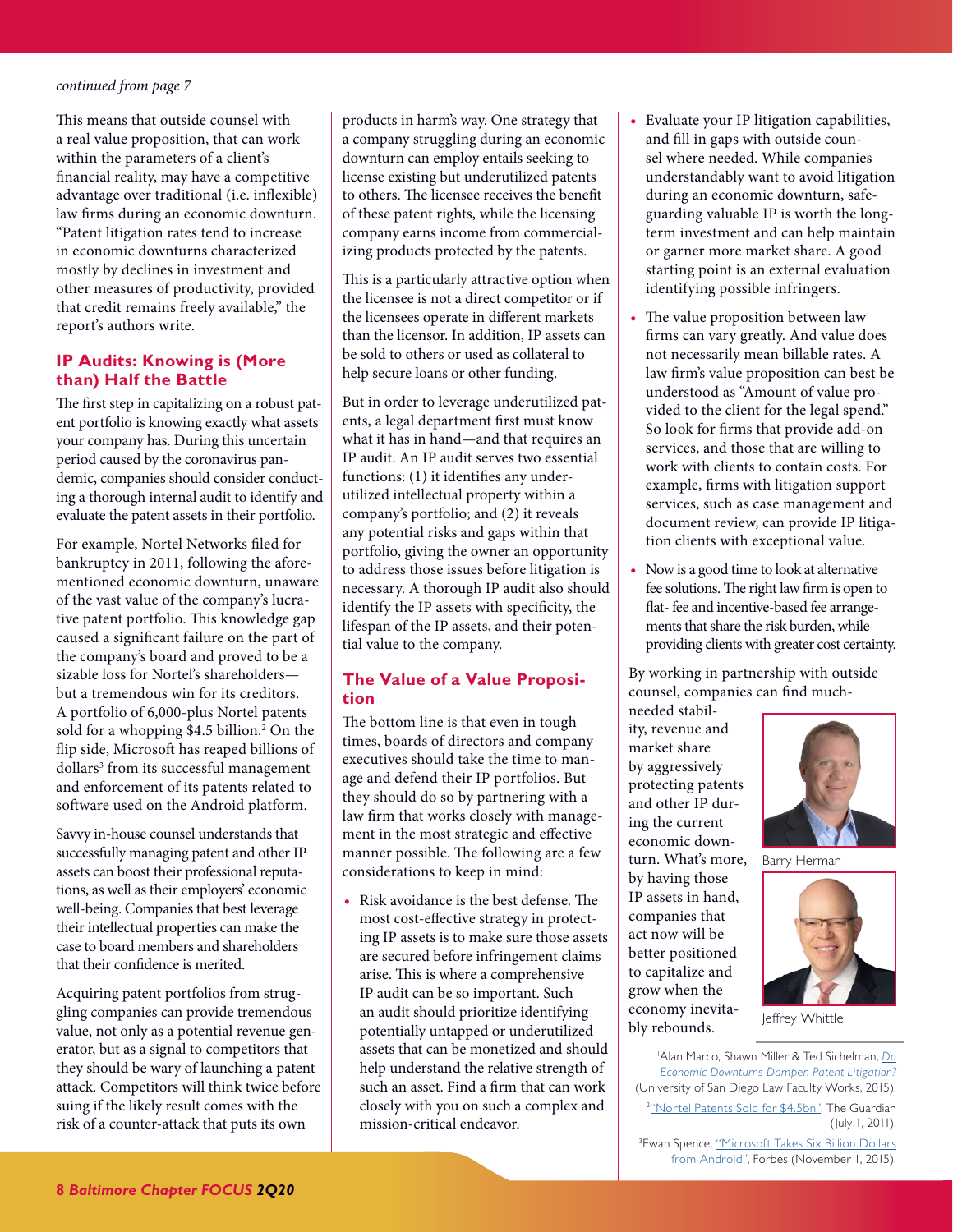# <span id="page-8-1"></span><span id="page-8-0"></span>**Restrictive Covenants in the Time of COVID-19**

### *By Anthony W. Kraus*

As the COVID-19 pandemic increasingly impacts employers' ability to do business, their primary worries have become managing furloughs, reductions of hours and pay, layofs and unemployment and leave-related benefts. Hiring and its competitive impact seem like distant concerns. A favored few, however, still need to take on new employees; and most businesses cutting personnel can still envision a day when they and their competitors will be hiring. What then will be the impact of restrictive covenants? If laid-off employees are not rehired by their former employers, but are offered work by competitors either during, or in the wake of the pandemic, will such covenants be enforceable to prevent it or support a claim for damages for any provable related losses?

A minority of employers have efectively answered the question in the text of their covenants, although somewhat inadvertently. Their agreements expressly exclude layofs, or other involuntary terminations not for cause, as a triggering event for post-termination restrictions. They have adopted such limitations in realistic recognition that restraints can be difficult to enforce against employees let go through no fault on their part. By embracing such an exclusion, their restraints are enhanced by seeming less oppressive and being less susceptible to accusations of overreaching; and the companies can still at least partially manage competitive threats by judiciously choosing whom to let go and whom to retain. Unfortunately for such employers, they are not likely to have foreseen the necessity for mass layofs from an unexpected world health crisis or to have appreciated the threat they may face from former employees competing against them as the businesses attempt to rebound.

At least one state—Massachusetts commands the same result by statute, precluding enforcement of noncompetition agreements against employees laid off or terminated without cause.1 For most other employers

elsewhere requiring covenants, however, their restraints purport to be triggered by any separation of employment; and no statute overrides such breadth. By their terms, such covenants will consequently apply to any employees laid of during or as the result of the current emergency. Their enforceability will be determined by the usual tests. Courts in most states assess covenants for the reasonableness of their restrictions in length of operation, geographic scope and activities constrained.<sup>2</sup> Assuming that the covenants pass the test of reasonableness, courts also rely on a multi-factored balancing of interests, including the hardship on the employee and the impact on the public interest, to determine enforceability. *Id.*

#### Impact of No-Fault Termination on

Enforceability. The balancing of interests will be the most critical aspect of restrictive covenant disputes arising from pandemic-based layofs. As already noted, many courts have expressed general reluctance to enforce covenants in situations where employees have been let go by their employer through no fault of their own.. Some decisions conclude that because layofs serve the unilateral business interest of the employer, destroying the mutually benefcial employment relationship between the parties, the employee's unilateral interest in fnding new work, even if for a competitor, should reciprocally be given controlling weight after the layoff.<sup>3</sup> Other cases stress that because the employer has cast the employee aside, it should be deemed in fairness to have forfeited any right to limit the employee's ability to fnd other available work, including in competitive positions.4 Augmenting such concerns is the maxim that restrictive covenants generally confict with the public policy of promoting competition and are disfavored. Such precedents might therefore seem, at least superfcially, to portend a mass liberation from post-termination restraints for employees terminated in COVID-19-related layofs and who, for

various possible reasons, do not return to their old jobs.

There are a number of other factors, however, that conceivably might mitigate against any such automatic limitation on enforcement. Layofs caused by COVID-19-related closures or restrictions on operations cannot be so easily characterized as initiated simply for the business convenience of the employer. Nor do they rest upon any ordinary business judgment that the employees are expendable, which typically can undercut an employer's right to, or perceived need for, competitive restraints upon them. Instead, such layofs in many instances are legally compelled because the employers are non-essential businesses, or are economically necessitated because of a temporary dip in demand. Such layofs are sudden and contrary to the employer's wishes or expectation, and can be required to enforce the public interest in social distancing, or compelled as a temporary necessity to keep businesses solvent for the short term, so that they are able to rehire employees afer the emergency abates. Accordingly, the normal judicial inclination to decide in favor of employees discharged without fault may be offset by legitimate concerns about fault-free employers, who are not acting exclusively from self-interest, but in part for the interests of others.

Other factors that also might make a diference are whether the employer initially made eforts to manage around layofs and keep workers partially employed, or represented to employees the intent to rehire as soon as conditions allowed, or is able to show a likelihood of ofering to rehire in the near future. Similarly, if the employee has qualifed for unemployment or other relief during the layoff, it also could be a factor militating against any instant emancipation from restrictive covenants, much as, for example, extending salary through garden-leave helps mitigate the perceived hardship of restrictions.

*[continued on page 10](#page-9-0)*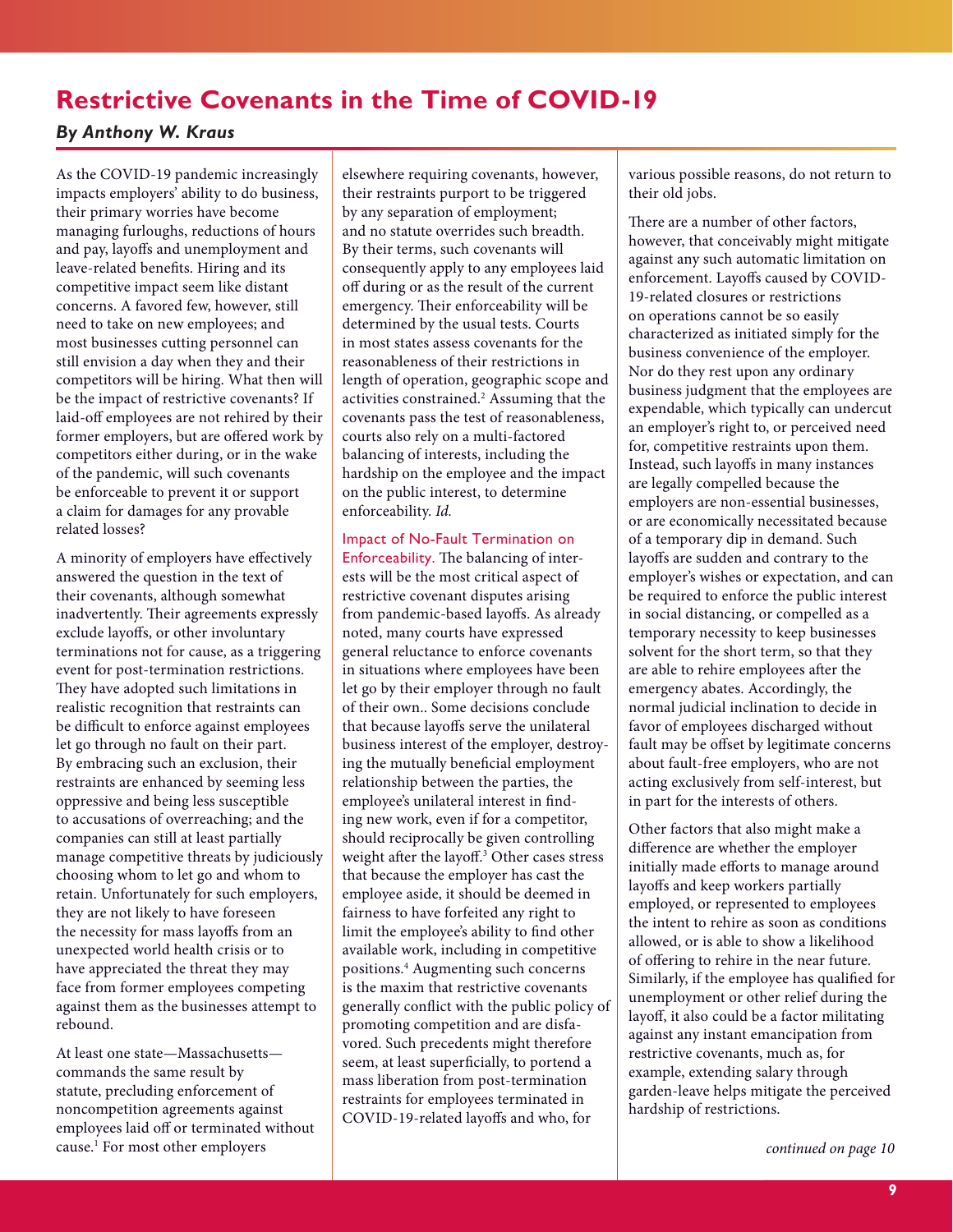<span id="page-9-0"></span> Impact of Suspended Operations as Competitor. Another common setting in which employees have been able to evade their restrictive covenants is when their former employer is no longer competing in the restricted market.<sup>5</sup> These situations typically involve employers who have changed product or service oferings or are in economic distress or bankruptcy and unable, at least temporarily, to operate. During a period of pandemicbased closure, or of limited operation involving curtailed lines of business, a former employee might therefore also be able to argue that if the employer is not operating competitively, it has no protectable interest that can justify restraining a former employee. The argument will be stronger if the former employer remains closed for a signifcant period after emergency restrictions are lifed, as many smaller or marginally sustainable businesses are anticipated to do. In such cases, however, there is the counterargument that a period of economic distress is exactly when an employer especially needs protection of restrictive covenants in order to have a chance at recovery. During a period of pandemic-based closure, that rejoinder is even stronger due to the accidental nature of the disruption, the public purposes which can prompt closure, and the general interest in promoting businesses' efforts to restart. The competing equities in such can be complicated.

#### Impact of Pandemic-Related Contract

Changes. Apart from the efect of nofault employee terminations and former employers' suspended status as competitors, there are other more specifc pandemic-related issues that are likely to arise concerning enforceability of employee restrictive convents, including even for non-laid-off employees. One likely example will involve employers' efforts to revise the terms of employment for some or all personnel, to reduce costs during the pandemic's economic downturn. Such changes can arguably violate the terms of express or implied employment contracts, although in many jurisdictions the doctrine of employment at will precludes such changes from being considered breaches. If the employer arguably does breach a contractual right, and it is signifcant enough to be material, the afected employee may be able to claim the employer was frst to breach their contract, thus discharging the employee from the obligation to counter-perform by obeying restrictive covenants.<sup>6</sup> There are likely to be signifcant disputes over whether employer breaches exist, whether the unique circumstances can in any way excuse such breaches, and whether common covenant language purporting to make covenants enforceable despite employer breaches is enforceable in such cases.

Impact on Employee Solicitation and Recruitment. Another likely hot spot may arise in connection with covenants that seek to prohibit employees' posttermination eforts to recruit co-workers for other employers. Employees who have been laid off by or have left an employer as a result of the pandemic's impact will ofen want to watch out for the interests of laid-off former co-workers and to direct them to other employment opportunities they learn about. Such conduct may violate the terms of their non-solicitation and non-recruitment covenants, which not only prohibit recruitment of currently retained employees, but ofen try to encompass departed personnel who worked for the employer anytime during a look-back period, often a year in duration. One likely issue will be whether prohibiting recruitment of laid-off former personnel, who will only fall within the prohibition by virtue of such lookback periods, furthers a valid protectable interest and is enforceable. That lurking issue has not attracted much attention historically but is likely to now. Former employers will contend that eforts to recruit such employees deprive them of a pool of trained personnel for rehiring, and will hamper their economic recovery. Employees will contend that are entitled to keep all avenues of reemployment for themselves and others open, and cannot be impeded in helping former co-workers earn a livelihood. Once an employee is out the door, they will contend, the

former employer should have no right in any way to afect their prospects.

Impact of Predatory Intent. The situations discussed above do not involve any predatory or other improper intent by the parties, but rather simply unforeseen changes in circumstances and the need for the employer to take action and for employees to earn a livelihood from available sources. Obviously, if there is evidence of an effort to exploit the crisis for unfair competitive advantage, it is easy to imagine that also being an important consideration in this context. If a large out-of-state competitor, for example, was subject to less legal or economic constraint during the crisis than hardpressed local frms in a heavily afected area, and sought to pirate the temporarily laid-of employees of local frms in the same business, the former employer's interest against such calculated predation might infuence a court against permitting disregard of restrictive covenants.

Existing Case Law and Possible Legislative Intervention. The existing case law appears not to contain much direct guidance involving the enforceability of restrictive covenants in the wake of business closures and temporary layofs from disasters, such as hurricanes, terrorist attacks or similar catastrophes. Such events are usually local in impact and do not prompt widespread or readily discoverable legal precedents. While there were a handful of cases addressing covenant enforcement in the wake of the 2008 economic downtown, their resolution did not involve distinctive considerations related to that crisis; and many industries were not greatly afected by it.

In contrast, because the current crisis is likely to have a much more pervasive impact, we can expect in coming months to see pandemic-based concerns playing a signifcant role in covenant enforcement litigation. It is also likely that legislators who have been advocating for cutbacks in restrictive covenants will see the pandemic as an opportunity to try to place further constraints on them, which can be promoted as a form of relief for widespread unemployment caused by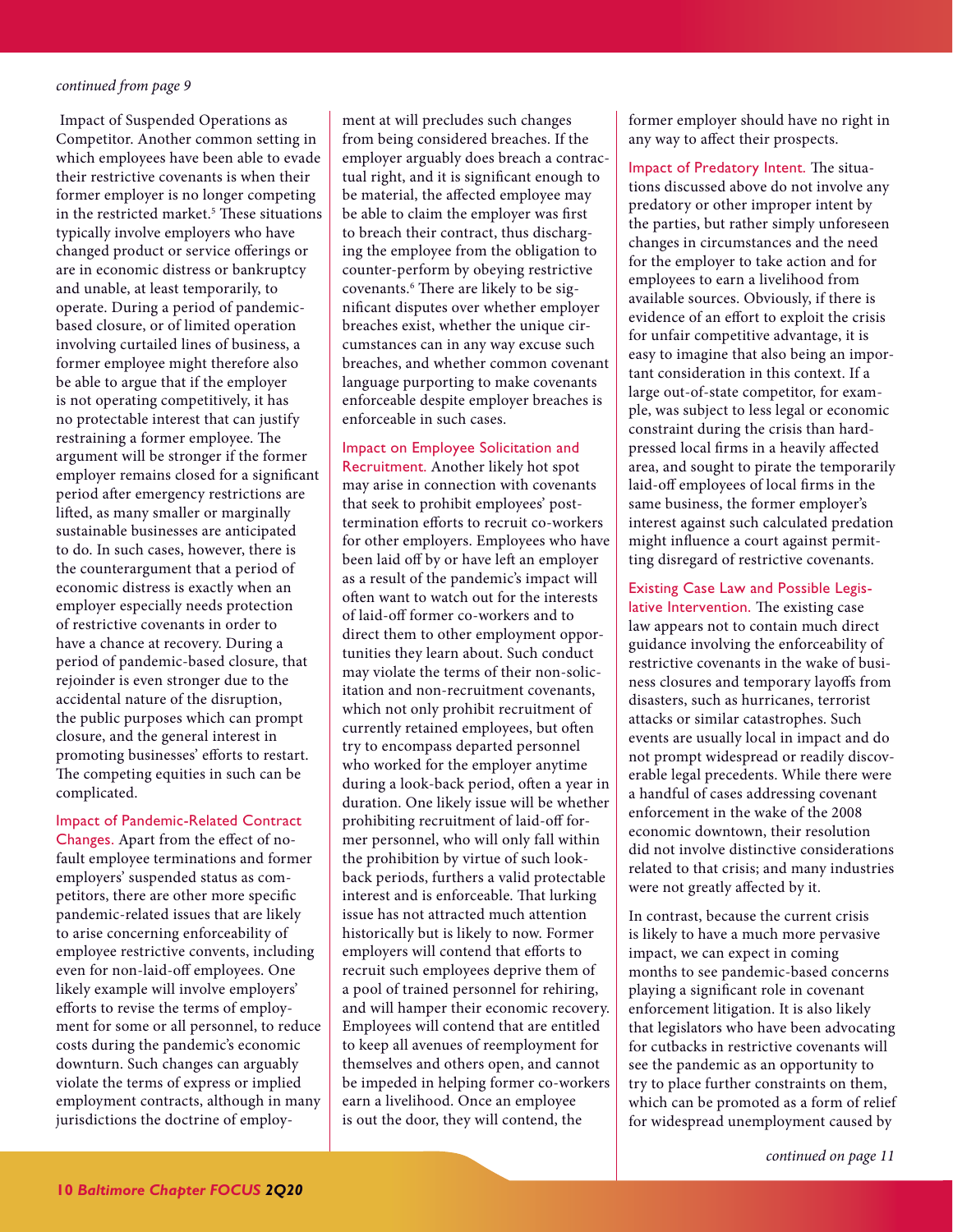<span id="page-10-1"></span>the emergency. Courts and legislatures confronted with such issues will face difficult choices, with complicated balances of interests to weigh.

This article was originally published by Law360 in May 2020

*Disclaimer:* T*is is for general information and is not intended to be and should not be taken as legal advice for any particular matter. It is not intended to and does not create any attorney-client relationship.* T*e opinions expressed and any legal positions asserted in the article are those of the author and do not necessarily re*f*ect the opinions or positions of Miles & Stockbridge, its other lawyers or ACC Baltimore.*



Anthony W. Kraus

#### **Author:**

[Anthony W. Kraus](https://www.mslaw.com/anthony-w-kraus) is a principal in the Labor, Employment, Benefits & Immigration Practice Group of Miles & Stockbridge. Tony counsels and defends regional and national clients on the full spectrum of traditional labormanagement matters, including those related to COVID-19.

#### 1 M.G.L c. 149, § 24L(c).

 *See, e.g., Deutsche Post v. Conrad*, 292 F. Supp. 2d 748, 754-756 (D. Md. 2003); aff'd, 116 Fed. Appx. 435 (4th Cir. 2004). *See, e.g., Post v. Merrill Lynch, Pierce, Fenner & Smith, Inc.*, 48 N.Y.2d 84, 89 (1979). *Insulation Corp. of Am. v. Brobston*, 667 A.2d 729, 735 (Pa. Super. Ct. 1995). *See, e.g., PlanGraphics, Inc. v. Hall*, 2006 WL 8446168 at \*1 (E. D. Ky., Feb. 17, 2006). *See, e.g., Jorgensen v. United Communications Group Ltd. Partnership*, 2011 WL 3821533 at \*10 (D. Md., Aug. 25, 2011).

## <span id="page-10-0"></span>**New Employment Laws in Maryland**  *By Fiona Ong, Parker Thoeni, and Courtney B. Amelung, Shawe Rosenthal, LLP*

In the midst of the COVID-19 pandemic, the Maryland General Assembly managed to pass well over 600 bills in the three days before the session's early adjournment. One of the bills, which has already been signed into law, was emergency legislation intended to address the COVID-19 situation. There were a number of other signifcant employment bills that have been sent to the Governor's desk as well. The Governor can choose to sign them into law, allow them to become law without his signature, or veto them (with the possibility of a veto override when the General Assembly next convenes, which may be for a special session in May). Assuming that they become law, these remaining bills will take efect on October 1, 2020.

#### [COVID-19 Public Health Emergency](http://mgaleg.maryland.gov/mgawebsite/Legislation/Details/HB1663)  [Protection Act of 2020 \(HB1663/SB1080\).](http://mgaleg.maryland.gov/mgawebsite/Legislation/Details/HB1663)  This law contains several employmentrelated provisions, in addition to others, intended to address the current COVID-19 emergency in Maryland. It will remain in efect only until April 30, 2021.

The law provides that an employee who is temporarily unable to work for the following COVID-19-related reasons will be eligible for unemployment insurance benefts:

• The employer temporary ceases operations due to COVID-19, preventing

employees from coming to work. (This provision is likely implicated by the Governor's shut-down order for nonessential businesses.)

- The employee is quarantined due to COVID-19 with the expectation of returning to work after the quarantine is over.
- The employee leaves employment due to a risk of exposure or infection of COVID-19 or to care for a family member due to COVID-19. (This would apply to situations where an employee is sent home by the employer due to a possible exposure to COVID-19. In addition, we note that the "due to COVID-19" language with regard to the care of a family member is very vague and broad, and therefore conceivably could cover school closures or situations where the employee must provide care for a child or parent who has been exposed to, but is not showing symptoms of, COVID-19).

The law also protects employees from being terminated solely because the employee has been required to be isolated or quarantined under Maryland law. (Notably, this is a right that already exists in Maryland law. Now it exists twice over.) An order of isolation or quarantine is defned in the Maryland law, both in the Public Safety article and the Health General article, and requires a directive

of the Secretary of Health that meets very specifc requirements, including a right to a hearing to challenge the directive. Thus, the Governor's shut-down order and employer requirements for employees who may have been exposed to COVID-19 to self-quarantine do not meet the defnition of a "quarantine" under state law.

### [Mandatory WARN Act \(HB1018/SB0780\).](http://mgaleg.maryland.gov/mgawebsite/Legislation/Details/SB0780?ys=2020RS)

Similar to the federal Worker Adjustment and Retraining Notifcation Act, Maryland has a law providing for certain notifcations to employees in the case of a reduction in operations, although unlike the federal WARN Act, Maryland's mini-WARN has been voluntary. This bill, however, makes the state law mandatory.

Maryland's mini-WARN applies to employers with at least 50 employees operating an industrial, commercial or business enterprise in the State for more than one year. It is triggered by a reduction in operations, meaning either:

- 1. the relocation of part of its operation from one workplace to another; or
- 2. the shutting down of a workplace or a portion of its operations that reduces the number of employees by the greater of at least 25% or 15 employees over a 3-month period (not counting employ-

*[continued on page 12](#page-11-0)*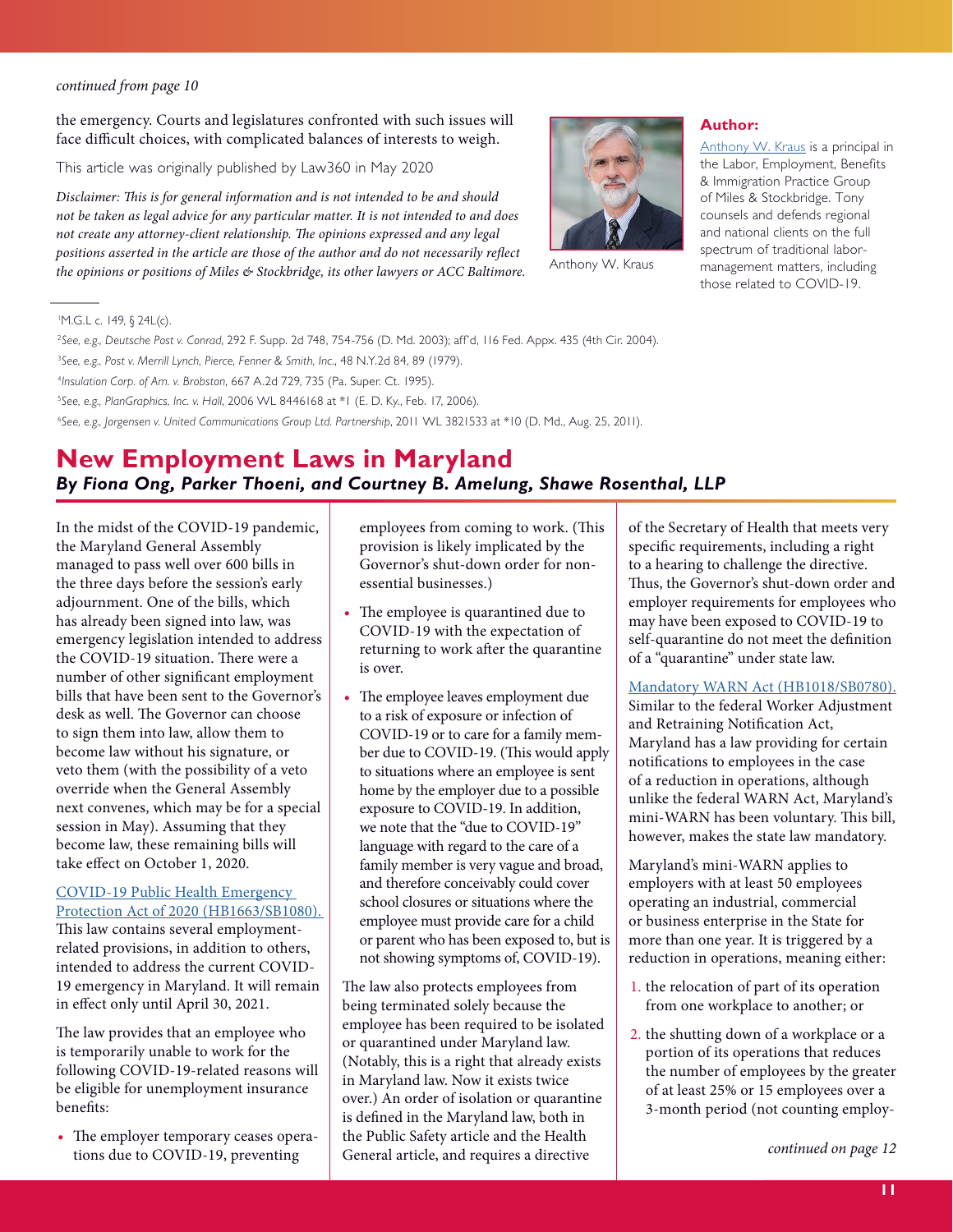<span id="page-11-0"></span>ees working less than an average of 20 hours a week or who have worked less than 6 of the preceding 12 months).

A "workplace" is defned as a factory, plant, office or other facility where employees produce goods or provide services, but does not include construction sites and temporary workplaces.

The law also exempts the following types of reductions in operations by private employers: resulting solely from labor disputes; occurring at construction sites or other temporary workplaces (redundantly); resulting from seasonal factors customary in the industry (as determined by the state Department of Labor); or resulting from an employer's bankruptcy.

Under the bill, an employer must give a 60-day (a reduction from the voluntary 90 days under the existing law) written notice prior to a reduction in operations to:

- **•** All employees at the workplace that is subject to the reduction in operations, including those working on average less than 20 hours a week and those who have worked less than 6 months during the prior 12-month period;
- **•** Any representative or bargaining agency representing those employees (i.e. a union);
- The state Dislocated Worker Unit; and
- All elected officials in the jurisdiction where the afected workplace is located.
- The required notice must include:
- The name and address of the affected workplace;
- **•** A supervisor's name, telephone number and email address to contact for further information;
- **•** A statement explaining whether the reduction in operations is expected to be temporary or permanent, and whether the workplace is expected to shut down; and
- The expected date the reduction in operations will begin.

The bill further directs the Secretary of Labor, in cooperation with the Workforce Development Board, to develop mandatory guidelines regarding the required written notice and the continuation of benefts, such as health, pension, and, of particular concern, severance. (New Jersey recently amended its mini-WARN act to require the payment of severance).

**•** If there is a violation, the Secretary can issue an order compelling compliance and may assess a discretionary civil penalty of up to \$10,000 per day. The following factors will be considered in determining the amount of the penalty: the gravity of the violation, the size of the business, the employer's good faith, and the employer's history of prior violations. The Commissioner's penalties shall be subject to notice and hearing requirements.

[Salary History Ban \(HB123\).](http://mgaleg.maryland.gov/mgawebsite/Legislation/Details/HB0123) Riding the wave of salary history bans in other states and local jurisdictions, this bill imposes a number of obligations and prohibitions:

- **•** It requires an employer to provide the wage range for the position in question upon an applicant's request.
- **•** It prohibits an employer from relying upon an applicant's wage history in screening, hiring, or determining wages.
- **•** It also prohibits an employer from asking for wage history, whether orally, in writing, or through an employee or agent, or from a current or former employer.
- **•** It prohibits an employer from retaliating against, or refusing to interview, hire, or employ an applicant who did not provide their wage history or who requested the wage range for the position in question.
- **•** It acknowledges that an applicant may voluntarily provide their wage history.
- After a conditional offer of employment is made, it permits the employer to confrm and to rely on voluntarilyprovided wage history to support a

higher wage offer than initially offered, as long as the higher wage does not create an unlawful pay diferential based on sex or gender identity.

Applicants may complain of violations to the Commissioner of Labor and Industry. The Commission can issue an order compelling compliance. The Commissioner also has the discretion to issue a letter compelling compliance for a frst violation, a civil penalty of up to \$300 per applicant for a second violation, and a civil penalty of up to \$600 per applicant for each subsequent violation occurring within three years of a prior violation. The following factors will be considered in determining the amount of the penalty: the gravity of the violation, the size of the business, the employer's good faith, and the employer's history of prior violations. The Commissioner's penalties shall be subject to notice and hearing requirements.

#### [Hair Textures and Hairstyle](http://mgaleg.maryland.gov/mgawebsite/Legislation/Details/sb0531)  [Discrimination Ban \(HB1444/SB0531\).](http://mgaleg.maryland.gov/mgawebsite/Legislation/Details/sb0531)

In the wake of public outrage over media reports that a high-school wrestler was forced to cut off his locks before a match, several states and local jurisdictions passed laws prohibiting discrimination based on hairstyles associated with race. This bill follows that lead, and adds "protective hairstyle" including braids, twists, and locks to the list of characteristics that are protected from discrimination under state law. It also clarifes that "'Race' includes traits associated with race, including hair texture, afro hairstyles, and protective hairstyles." (Virginia enacted similar legislation, efective July 1, 2020.)

#### [Equal Pay Act Revision \(HB0014\).](http://mgaleg.maryland.gov/mgawebsite/Legislation/Details/hb0014)

Maryland's Equal Pay Act was expanded in 2016 to prohibit discriminatory pay practices based on gender identity as well as sex and to add a new pay transparency provision. The bill amends the law to prohibit taking any adverse employment action against an employee for asking about the employee's own wages, as well as the wages paid to other employees.